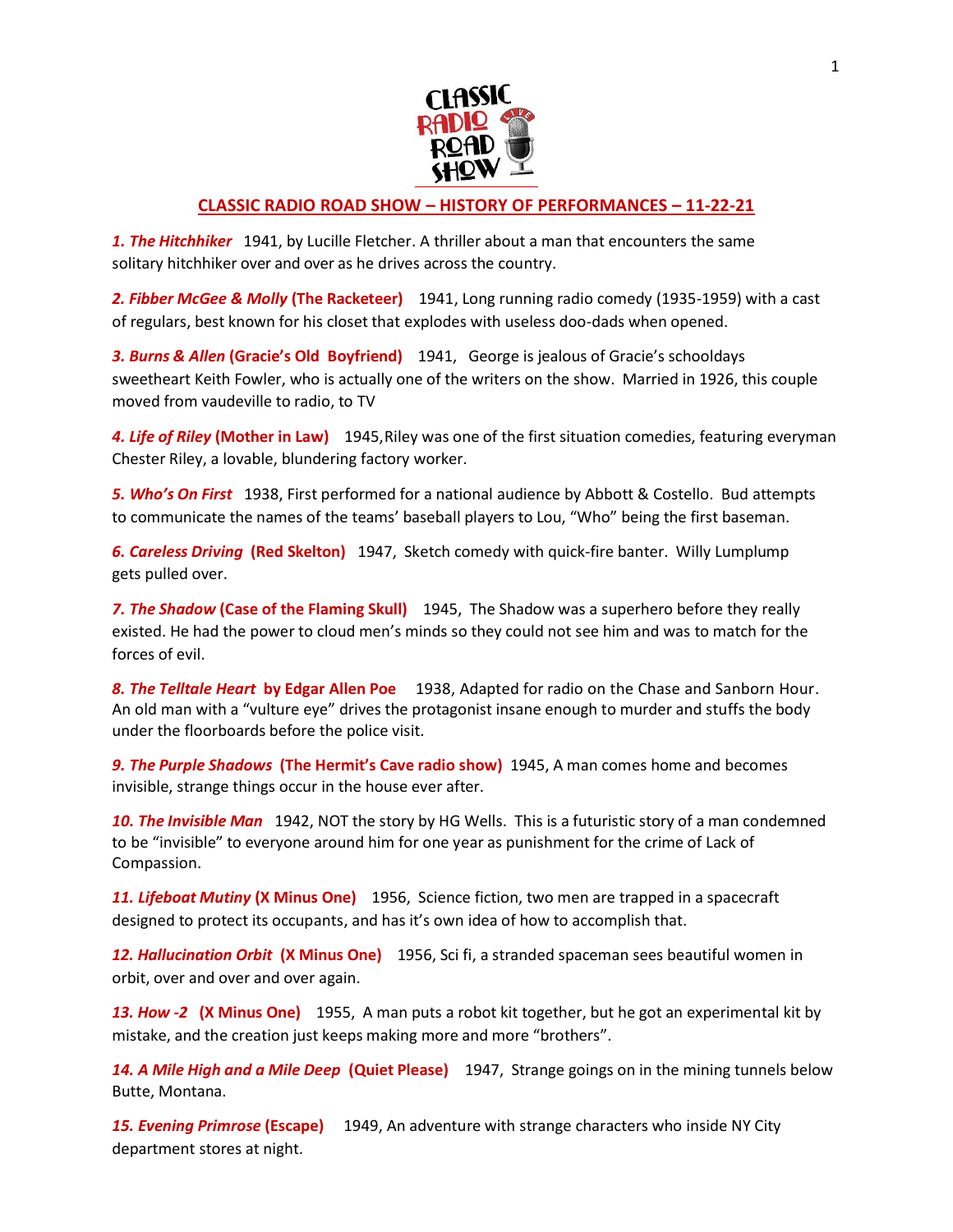*16. On a Country Road* **(Suspense)** 1950, A couple run out of gas on a country road, during a storm, right near a lunatic asylum, while one of the inmates has escaped.

*17. The Mask of Medusa* **(Mystery in the Air)** 1947, 47 murderers trapped in wax, posed in a wax museum, minds still seething.

*18. Sam Shovel* **(Abbott & Costello)** 1948, Costello spoofs Sam Spade detective, Bud is the police chief.

*19. Fibber McGee & Molly* **(Fibber Gets Stuck in Tar)** 1941, Antics ensue when Fibber runs out for an errand and gets stuck and the inventor of tar goop is called to help rescue him.

*20. Abbot & Costello (Bank Robbery)* 1942, Costello accidentally gets mixed up in a robbery and must capture Black Pete himself.

*21. Burns & Allen* **(Defending the Rat)** 1947, George jumps to conclusions after listening to a radio mystery.

*22. It's a Wonderful Life* 1947, A radio adaptation of the holiday classic film about the everyman George Bailey trying to keep the family business afloat.

*23. Red Wind* **Phillip Marlowe** 1947, Detective stories don't get much better than Raymond Chandler's creations, noir at it's best.

*24. The Thin Man* **(Goofy Groom)** 1946, Nick and Nora Charles, a crime fighting couple, have to swap places with a younger couple to find out why they've been the target of assassins. Based on characters from the Dashiell Hammett novel.

*25. Sam Spade* **(Jane Doe Caper)** 1949, Sam investigates a suicide off the Golden Gate wearing a mutation mink, something didn't add up.

*26. The Bickersons* 1946, After 7 years, John finally agrees to an operation to correct his cycloid insomnia, or Slugger's Disease, snoring!

*27. Gun Smoke* **(Hinka Do)** 1952, The new saloon keeper in Dodge City is a woman, and is handy with a six shooter.

*28.The Shadow (Ghost Town)* 1940, Lamont and Margo visit the ghost town of Bad Creek, and the spirits protecting the nearby gold mine.

*29. Station Surfer* **Bit** 1963 from the files of Ron Steelman

*30. Ghost Hunt* **(Suspense)** 1949, A radio disc jockey spends the night on a spook hunt in a haunted house as a stunt. Will he make it through the night?

*31. Devil Doctor* **(The Witch's Tale)** 1938, A rich manor owner ignore warnings of the evil buried deep beneath his home.

*32. Carmilla* **(Columbia Workshop)**1940, adapted from Sheridan Le Fanu's novel of 1872) This story predates Dracula by 26 years, and is the story of a lesbian vampire feeding on an innocent family's girls.

*33. Blondie* 1941, Dagwood is babysitting at home when his boss, Mr. Dithers, calls him into work. Of course he must take the baby to the office and yes, disaster strikes in the "Blondie comedy way."

*34. Our Miss Brooks (A Plaque for Mr. Conklin) 1953,* Principal Osgood Conklin has been awarded a plaque from the Board of Education for distinguished service to Madison High. Problems arise when he insults the Board of Ed. representative and pleads amnesia, which is followed by a bump on the head that creates real amnesia. Only Miss Brooks can save him.